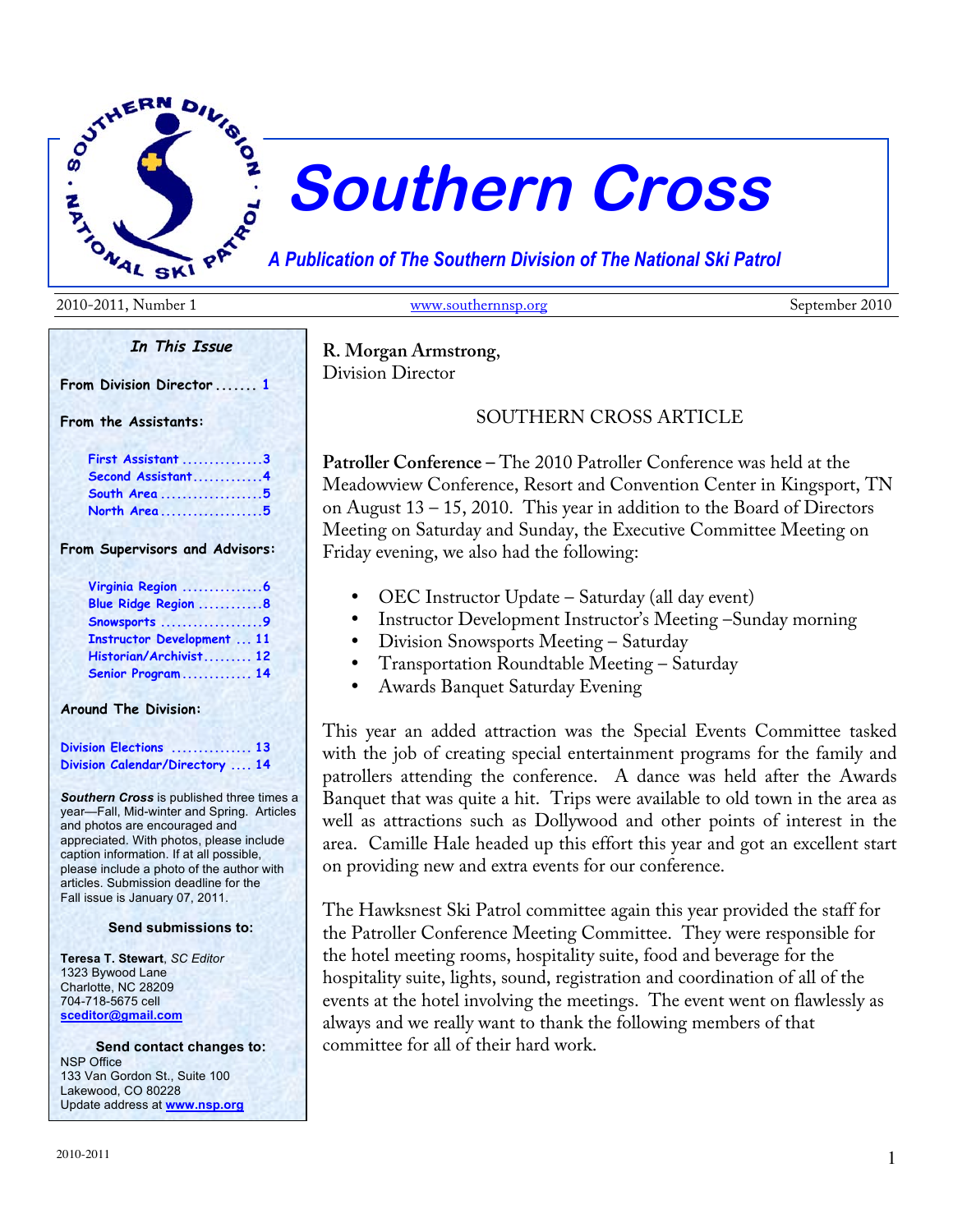# **Conference Meeting Committee**

**Robb Raff**, Chair **Rob Raff** (Audio & Visual) **Fred Wessels** (Accounting, Registration & Setup) **Teresa Stewart** (Registration & Setup) **Jo Ann Ehlinger** (Hospitality Suite)

The National Ski Patrol guest was **Bela Musits**, Chairman of the Board of Directors of the NSP and his wife Elaine. He spoke to the conference on Saturday Morning about the National Ski Patrol and current issues. He also answered questions from the floor for about twenty minutes. The Chairman was also present for the Awards Banquet on Saturday night and presented many of the awards to the patrollers in attendance. The large Alpine Ski Patrol Award was named the **Thomas "Doc" Brigham Award** this year and **Massanutten Ski Patrol** name has the distinction of being the first patrol to win this award since the of the award has been changed to honor the founder of three resorts in the Southern Division.

The event was attended by over 160 patrollers this year. Despite the economic problems facing the country, patrollers of the Southern Division turned out in larger numbers this year than last year. More events and more fun were packed into the weekend. I am sorry if you missed it this year and I would invite you to the 2011 Patroller Conference because we plan to make it better and more fun than the one this year.

**Calendar –** The Southern Division Calendar has undergone several changes over the last year and continues to be updated once per month in the off-season and twice per month during the ski season. It is located on the Southern Division Webpage at www.SouthernNSP.org. The Calendar was expanded to include the normal monthly calendar plus an "archive" calendar. The "archive" calendar contains all of the dates and events for the last year (2009-2010) along with the Course Numbers for each course held in the division. This is a good place to start if one needs to track down information about the courses this past year. We will again do an "archive" calendar along with the monthly or current calendar this year.

**Placing events on the Calendar –** The process is simple and easy to use. Anyone wanting to create a course should first contact the Region Director (RD) for the region where the course will be taught. Clear the date or dates with the Region Director who will help you avoid conflicts with other courses or major events. Once the date is cleared and location acquired, register the course with NSP and obtain your course number. File your calendar event with the Region Director. The RD will forward the event to the Division Director who keeps the Calendar current.

Calendar information is as follows to register the event. (1) Date, (2) Event description, (3) Location, (4) Contact Person, (5) Contact Person's Phone Number and (6) Contact Person's email address. That is all there is to it and we hope you will find the placing of events on the calendar easy and the Southern Division Calendar useful and always current.

This year in the Division will be another year of change. We will be receiving the OEC 5<sup>th</sup> Edition Text in 2011. The National Ski Patrol is working on new manuals and editions in the various programs. The NSP is expanding the scope of its work and is being contacted by the State of California to assist in that state with first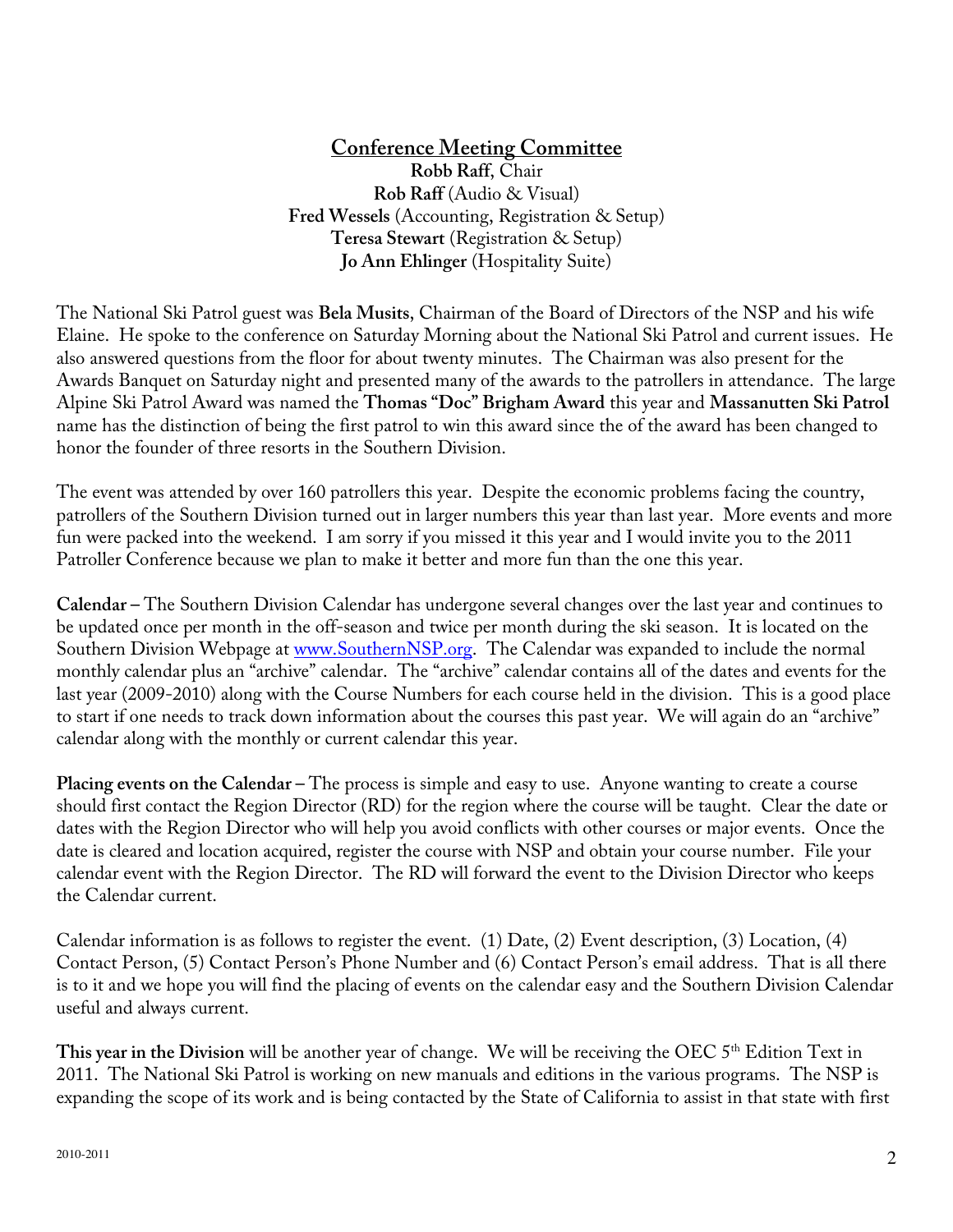aid and disaster response. The National Forest Service is looking at a Joint Statement of Mutual Understanding very similar to the one we signed in 2009 with the National Ski Areas Association. We have had many of these with NSAA but this is the first one we have had with the National Forest Service. A lot is going on and a lot is being worked on so opportunities abound for each patroller to get involved in work with the NSP. The Division is also working in new areas. There is a new Program started by NSP called the Women's Program. This Program will be started by **Lisa Adams**, Program Supervisor and she is looking for women to join with her to help make this program a dynamic program. Our Young Adult Program supervised by **Meggan Monaghan** continues to advance the goals of the young adult patroller.

Some of the new changes in Staff are as follows: **Terry Loges** is the new supervisor of the Mountain Travel & Rescue Program. **Brandon Deane** is Snowsports School Technical Director along with **Briggs Allen**, Snowsports School Administrative Director. The main group of Supervisors and Staff will remain the same and I thank everyone for all of your hard work. The finances of the division are sound, the programs seem to be advancing in good fashion and most importantly, we want patrollers to have fun and enjoy patrolling. Your Division Director looks forward to skiing with many of you this winter and if I may be of service to you, do not hesitate to give me a call or email.

R. Morgan Armstrong, Southern Division Director

*From the Assistants…*

# **Richard Boyer,**

1<sup>st</sup> Assistant Division Director

Dateline: Panama City Beach, Florida, 91 degrees feels like 101 degrees, no tar balls on the beach, but well into hurricane season.

As you may have heard we enjoyed a smooth and productive annual board meeting this year at the Southern Division Patrollers' Conference this year in Kingsport, Tennessee. For those of you who had to miss it we had a ball seeing familiar faces



and talking with old friends. There were some fun times in the hot tub and tripping the light fantastic on the dance floor. Maybe next year you too can join us to see just how much effort and time is given (but much fun, as well) to running your ski patrol division.

We are well on our way toward finalizing the multitude of various plans for preparation for the 2010-2011 ski season. I'm continually amazed at all the work toward organizing the fall refreshers. Your elected and appointed leaders need to be complimented each year for their efforts in getting ready for this series of events. Please join me in this thank you and when you see anyone of them this fall shake their hand or hug them while thanking them for what all they do for us.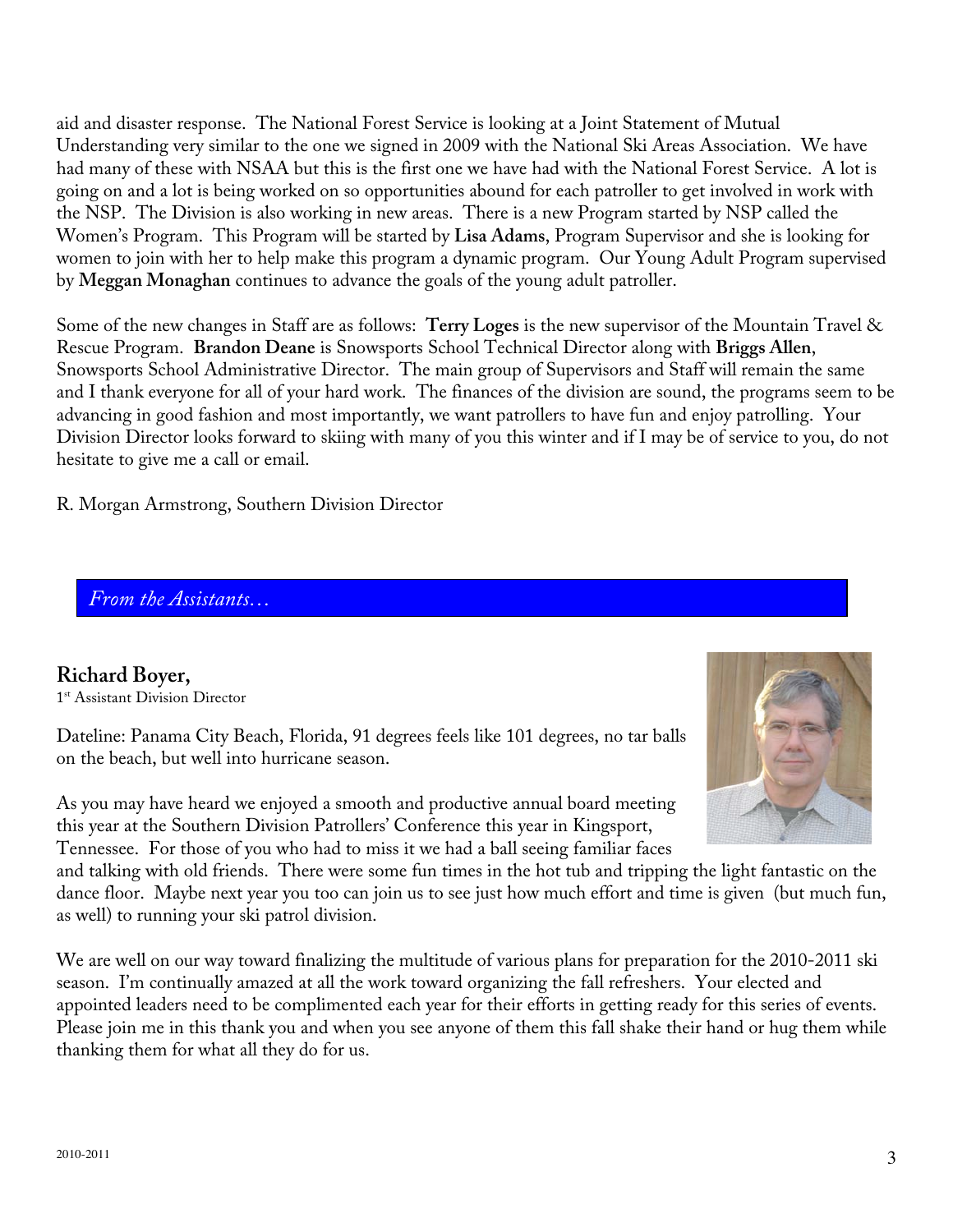One of the topics, briefly, in Kingsport was an exploration into how we can make that dreaded, End of the Year (EOY) Report obligation both less drudgery for the Patrol Representative and as important, more relevant and useful to what we do. This year we will add the EOY forms to our Southern Division web site as step one, step two will be archiving them so that over time we can do some graphing of trends and other analysis on the patrol level to increase the interpretation value for the Patrol Representative. Example: if your trend graph illustrated a downward trend in Instructors what will that tell you could happen next to your patrol in the near future? Answer: your patrol is "headed toward the ditch" and could possible find itself unable to perform for mountain management, their duties from a resources and staffing of qualified personnel standpoint. This would be pretty serious for any of us.

We'll be doing some more visiting this year. Hope to see most of your mountains and maybe we'll catch a run or two with you. Let's get to winter quickly!!!

Richard

# **Brent Bowman,**

*2nd Assistant Division Director*



WHAT!!! Labor Day already!!! Where has the summer gone? Seems like just a couple of weeks ago it was June! After the Southern Division Patroller Conference a flurry of e-mail began; planning for OEC refreshers and for the verification of dates and locations for courses planned for the upcoming 2010-2011 season.

Refreshers for instructors will be completed in the next 4-6 weeks allowing those folks to then update all of the other patrollers in the Southern Division. This is a TON of work. Some of the Instructors of Record consider this to be more difficult than herding cats. I have two cats and just trying to get both of them into (or out of) one room is a tough job! I like to think about the refresher as a kick-start to get me thinking again about things like "SAMPLE", "DCAP-BTLS" and "BSI" that I don't normally think about in my profession as an Electrical Engineer.

Please remember to thank all of the hard working instructors this refresher cycle for the hard work and many hours that go into planning and completing the refresher. Also, this season, be sure to grab one of the NSP Snowsports School instructors and make a few turns with them. Each of us can still learn something new about this slippery thing that is under our feet whether it is a Ski or a Board.

# SEE YOU AT THE REFRESHER!!!!!!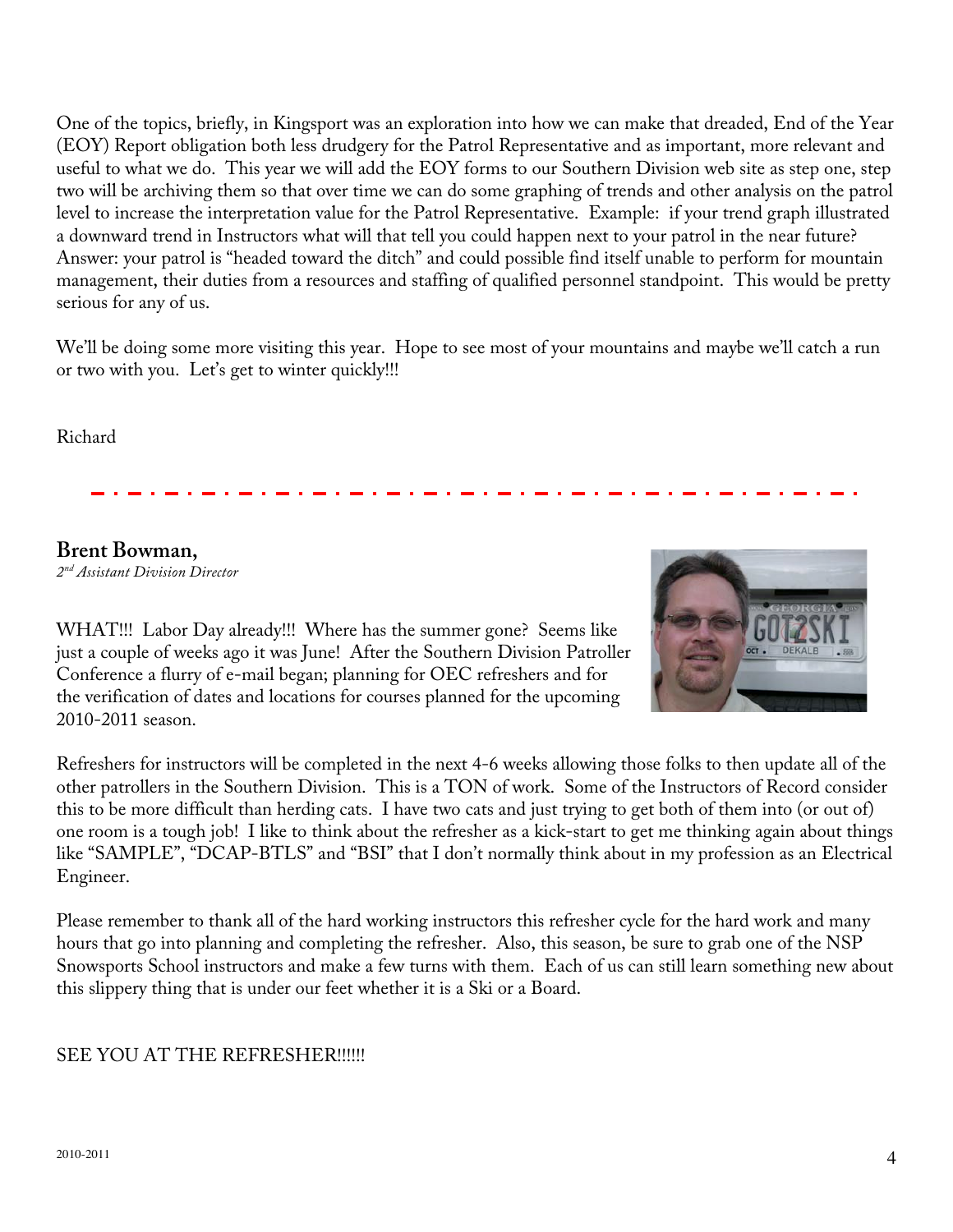**Mike Harris,** *Assistant Division Director – South Area*

#### **As The Bull Wheel Turns**

It is hard to believe that another ski season is just around the corner. The Southern Division held it's annual fall conference August  $13<sup>th</sup>$ ,  $14<sup>th</sup>$ ,  $&215<sup>th</sup>$  at



Meadowview Marriott, in Kingsport, Tennessee. It is amazing that even with the condition of the economy, the attendance continues to grow year after year. Besides the annual Board of Directors meeting, we had the annual OEC Instructors update, Snowsports workshop, Instructor Development Instructor workshop, presentation from Mary Underwood for the new Leadership Development course, and the best Transportation Instructor workshop that I have seen. Tony Tingle has done a great job with Transportation. The awards banquet is still one of the highlights of the weekend. We really have the greatest hospitality suite imaginable. **Rob Raff** and **Fred Wessels**, with help from Teresa Stewart, JoAnn Ehlinger and their crew, keep finding a way to make it better year after year. I am not going to duplicate the information that your Region Directors will be putting in their articles. Only one reminder, with a number of date changes for OEC refreshers, a number of patrols are having this years refreshers on the same weekends. This will cut down the options you might have if you run into difficulty making your home mountain's refresher. This will cut back on the number of refreshers that I will be able to attend this year. I will be looking forward to visiting and patrolling with as many of you as possible this season.

I am so looking forward to opening day. See you on the hill. Mike Harris (aka Tyrone)

# **Jan Starr,**

*Assistant Division Director, North Area*

#### **Notes from the North**

Sure hope everyone has enjoyed the summer as much as I did! We even had a few days that reached the 90's here in the mountains of WV. But the air has had a nip to it this past week which means winter is not far off. That means it is refresher time! Check the Southern Division web site calendar for your refresher dates. If you are not able to make the refresher at your home area and need to participate in another areas refresher please call ahead to the IOR listed for that area so they can plan ahead for extra people attending. Please remember to THANK the instructors at your refresher. They put a lot of time and work into preparing this.

The Patroller Conference in August had a good turn out. It would be great to see even more next year in TN. There were a lot of good presentations and Awards handed out. Congratulations to our friends and patrollers at **Massanutten** for being the first recipients of the new Thomas "Doc" Brigham Outstanding Large Patrol Award!!!

Please check out the Patrol VISA card that is available to us. It gives money back to National and to Southern Division when you apply for one.

Hope your fall is wonderful and that we have another wonderful ski season ahead!

Jan Starr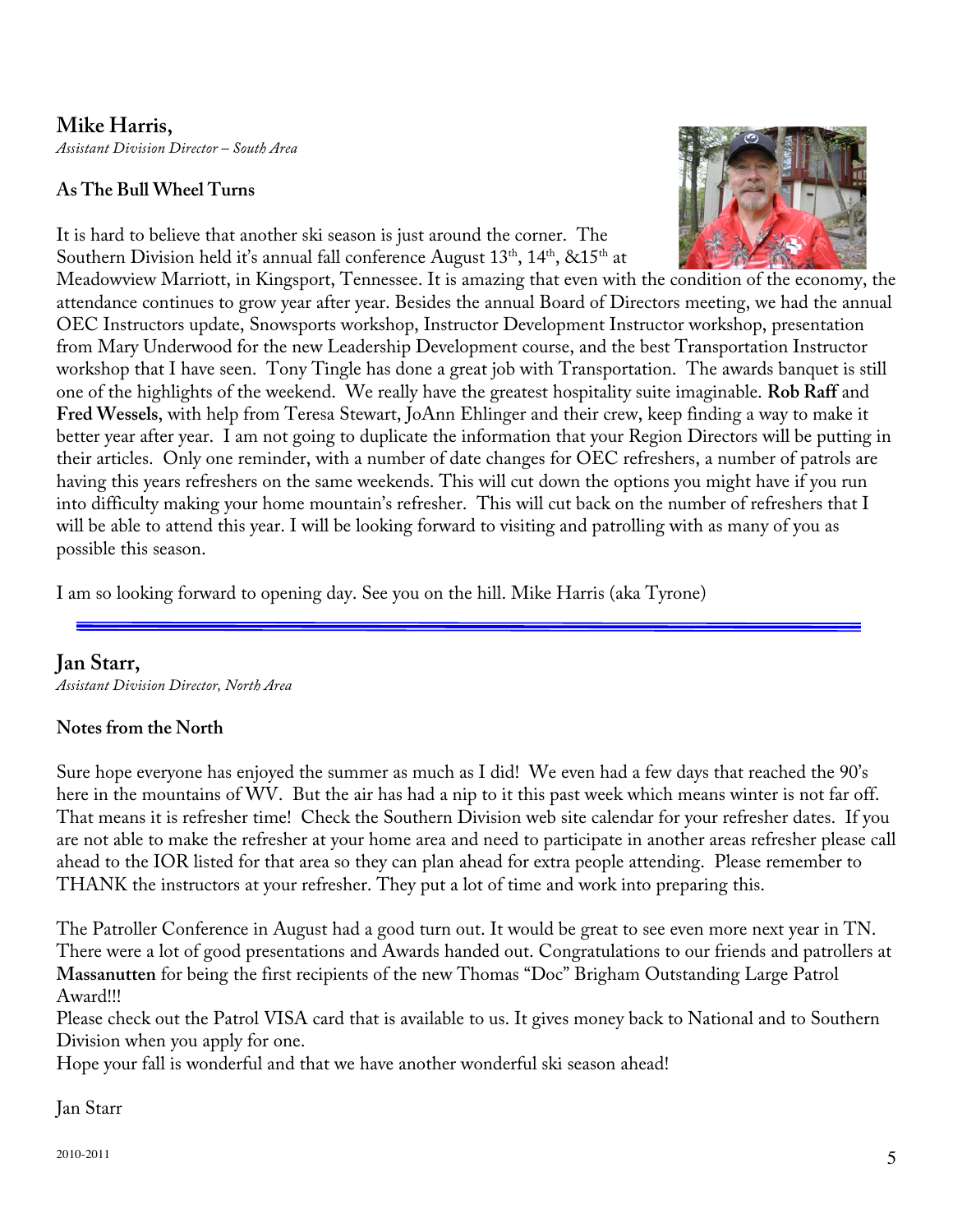# **Ted Forbes,**

*Virginia Region Director*

It's Labor Day weekend and the unofficial end of summer. And how appropriate that we just said goodbye to Hurricane Earl, and the front that ushered him on up the coast sent a shot of cool air into the mountains that brought morning temperatures in the 40s. I'm sure we'll have a few more days of hot weather, but the trees are just beginning to turn, and OEC



courses are not far off. If we're lucky, snow-making weather is only about 90 days off.

Things have been busy in Virginia this summer. Grass skiing season just ended at Bryce. If you ever get a chance to try this, it'll keep your muscle memory from getting too rusty! Massanutten expanded its zip line canopy tour and from the pictures you see, it looks like a heck of a lot of fun. The summer crowds in Hot Springs kept busy fly fishing and shooting and paddling at the Homestead. And at Wintergreen both summer tubing and Segway tours made their debut. There's certainly no shortage of things to keep folks coming to our resorts.

Meanwhile, capital projects are anticipating winter. New snowmaking equipment is a leader in the headlines, and the hottest thing in the industry right now is the fan gun. These are more energy efficient and make snow in a wider ranges of conditions – especially in marginal temperatures. We'll see more of them on the hills this winter.

So it's time to start thinking about getting ready. Are you in shape? Might be a good idea to hit the gym. Have you checked your equipment? Bases, edges and bindings might need work. Have you checked your vest or belt pack? Look at the expiration date on your goods. Have you used your medical skills at all over the summer? The new issue of Ski Patrol magazine has your OEC refresher guide in it. Lots to do to be ready!

We'll see how Ullr treats us this season. After last year's epic snowstorms, it may be hard to top the snow pack of 2009/2010 – but here's hoping that we have another awesome year. We'll see you out there!

Ted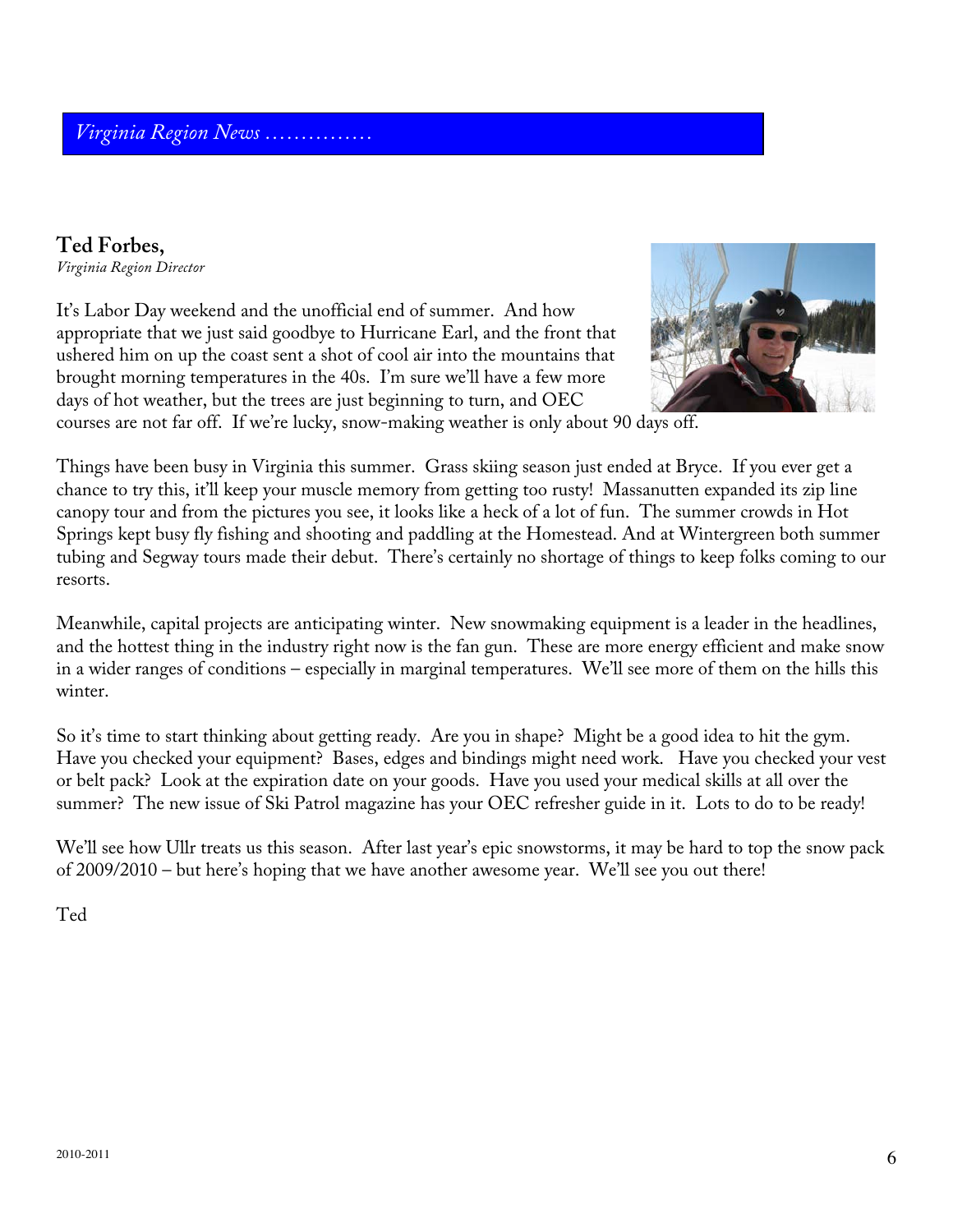# *Massanutten in the Summer … 2010*

Just starting out for a day of adventure at the Massanutten Canopy Tour *(photo submitted by Ted Forbes)*





Fun meter is pegged  $\mathcal Q$  Massanutten for Mark! *(photo submitted by Ted Forbes)*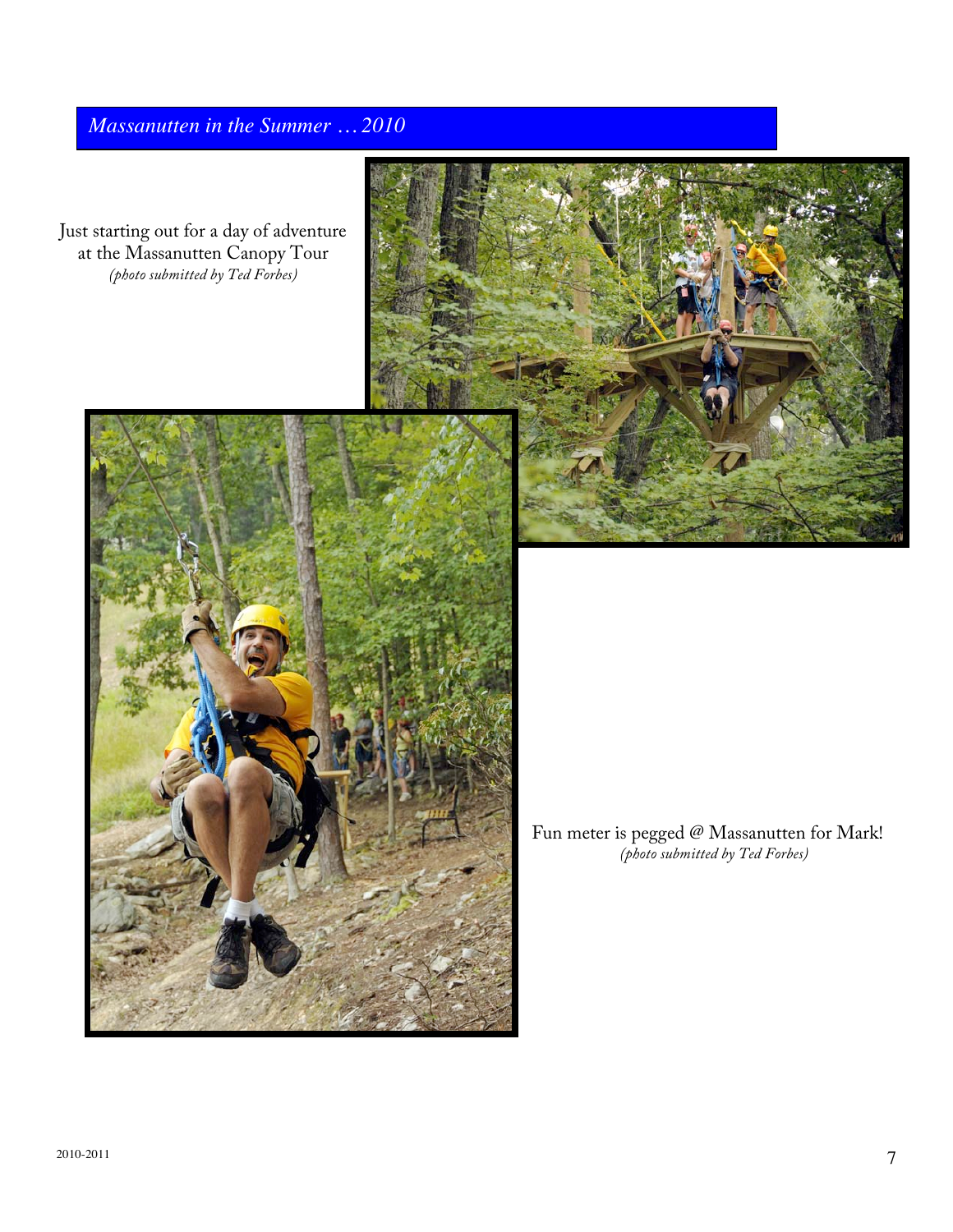# **Jonathan Hale,**

*Blue Ridge Region Director*

#### Patrollers,

By the time this article is in print we in the Blue Ridge Region will have had another instructor's refresher; this time instructors will be embarking to their own mountain to refreshers run by each individual mountain. This is a new thing for Blue Ridge members, even though we are the only region that has produced the refreshers. Everyone else in our Division has refreshers produced by their mountains. There are skilled, dedicated instructors on every mountain that will make this process a



meaningful training experience as well as meet the regimen dictated by the NSPS. Some members of the instructor team have already volunteered to teach at other mountain's refreshers. Hats off to people like **Theresa Varner**, **Cathy Lamarre** and others who take the time to help out other mountains!

We had eight candidates graduate through the senior program during last year. I congratulate them for their diligence and tenacity for this altruistic cause. The members of this elite group are as follows:

- **Terry Bygate**, Beech Mountain
- **Joseph Hill**, Hawksnest/Appalachian Ski Mountain
- **Per Larsen**, Hawksnest/Wolf Ridge
- **Margaret Rees**, Beech Mountain
- **Tommy Taylor**, Sugar Mountain
- **Collin Waldron**, Beech Mountain
- **Richard Yercheck**, Beech Mountain
- **Brie Young**, Beech Mountain

I had the fortunate occasion to train with several paid patrollers this past winter who were in search of their Senior Level. I have been training Patrollers for 14 years now and never have had more respect for a group of Patrollers. They truly are some of the best Patrollers that I have ever met. Making senior level is a combination of tenacity, raw skill, being able to think on your feet, and being able to perform to the criteria set by our NSP. Sometimes the NSP criterion even seems arbitrary, but it isn't. It is the only way to make the test equitable. At the test, some passed, some of the best didn't, but they will next year, or the year afterwards.

I must congratulate our runners up winners at the National PEC toboggan contest. Three paid Patrollers; **Joe White, Kyle Hassler** and **Eric Rosenbusch** were second out of 17 teams in the very competitive event out west. The course was very steep and rumor has it that two other teams of Ski Patrollers had to be rescued.

Think Snow Bro's…..

#### *Jonathan*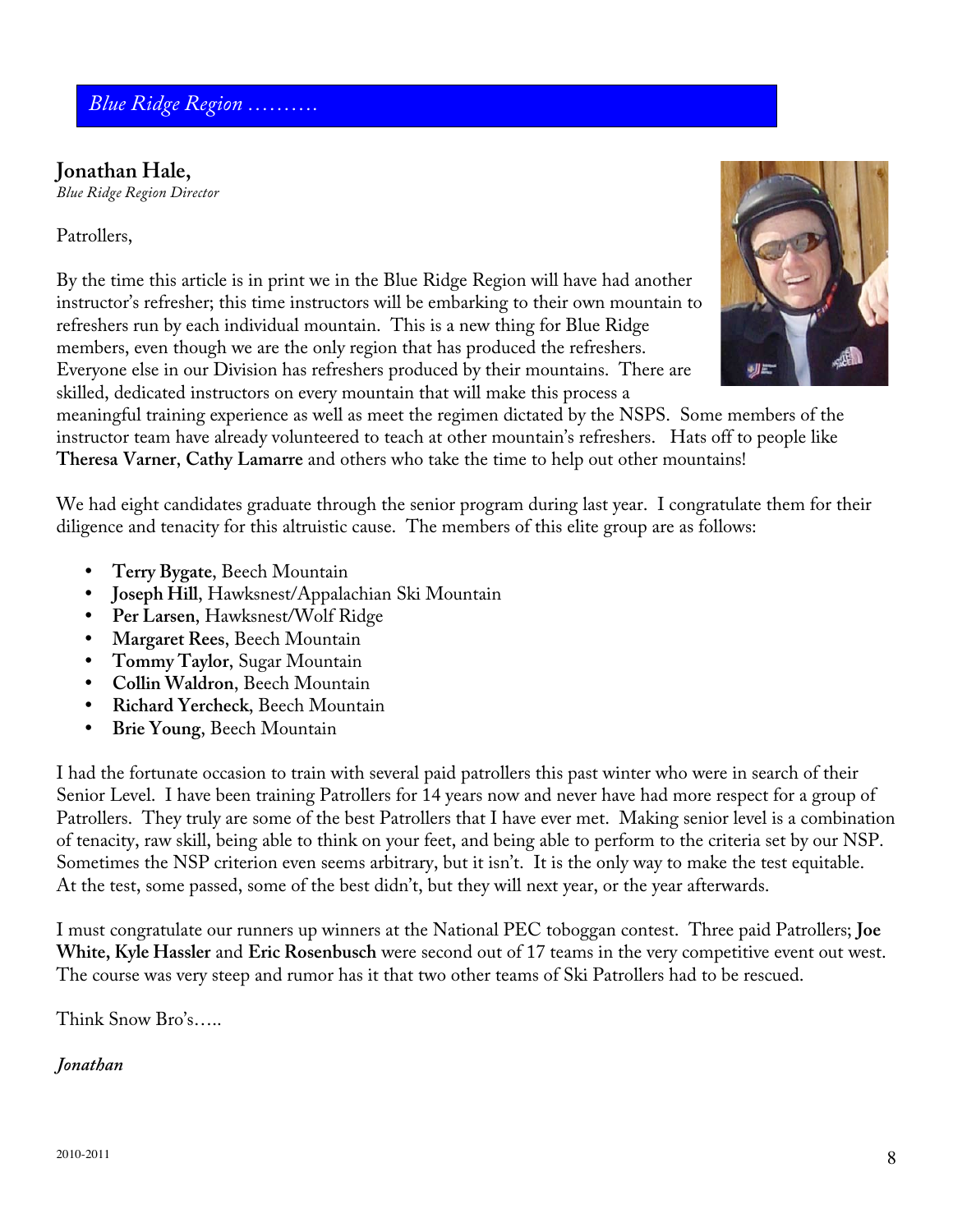*From the Supervisors and Advisors…*

*Snowsports … Snowsports … Snowsports … Snowsports … Snowsports … Snowsports … Snow*

# **Briggs Allen,**

*Snowsports Supervisor*

#### **Southern Division NSP Snowsports School**

After the hottest summer on record here in Southwest Virginia, fall and winter are eagerly anticipated. If it is only half as cold and snowy as it was hot this year, we are in for a great season. And speaking of great seasons… you can improve yours by joining us this year for one of our many events.

The Snowsports School had a good turnout for our presentation at the Fall Patrollers Conference in Kingsport. We were fortunate to have **Dave Moss** a PSIA level III and certified patroller from the Central Division Ski School demonstrate the V1 sports video software and its application in training our candidates and patrollers. This software was first utilized in the Division last season at the Snowsports School Skiing Clinic at Ski Beech. The participants in the program universally raved about being able to analyze their skiing in ways in which they felt were not possible. Additionally, the skiing instructors in the clinic felt the software would be invaluable in helping train our candidates and patrollers. Dave brought copies of the software to Kingsport and many of the trainers purchased them at a discount. If you would like to purchase or just see the program in action go to *www.V1golf.com* and under the V1 store go to software where you will find the V1 Home 2.0 Software-Skiing Edition which is sold for \$39.95. This is a tool that should prove to be helpful to instructors and students alike.

Our event schedule for the 2010-11 season is nearing completion and is as follows:

- December 4-5, 2010 Cataloochee Teaching Clinic this clinic will serve to prep those going for their PSIA/AASI level II teaching exam as well as provide existing patrol ski/snowboard trainers innovative teaching techniques. This course carries Ski Trainer Workshop credit.
- January 8, 2011 **Wolf Ridge Women's Skier Improvement** general skier improvement. This course carries Skier Enhancement Seminar credit.
- February 11, 2011 **Winterplace** general skier/trainer improvement. This clinic will be taught by members of the Central Division NSP Ski School and carries Skier Enhancement Seminar credit.
- February 12-13, 2011 **Ski Beech** general skier/trainer improvement. This clinic will be taught by members of the Central Division NSP Ski School and carries skier Enhancement Seminar Credit. This program had a waiting list last year so register early.
- March 4-6, 2011 **Wintergreen -** PSIA/AASI Demo Team Clinic. This 2 1/5 day clinic will be especially valuable for our NSP ski/board trainers as well as general patrollers. The clinic, which is held every 2 years, will provide expert instruction by members of the PSIA and AASI Demo Teams. Both PSIA and AASI continuing education credits will be available, as will Skier Enhancement Seminar credits. There will be a charge for this clinic to cover the cost of the Demo Team. Don't miss this opportunity to ski/ride with, and learn from the best snowsports instructors in the world.
- TBA General Boarder/Trainer Improvement Clinic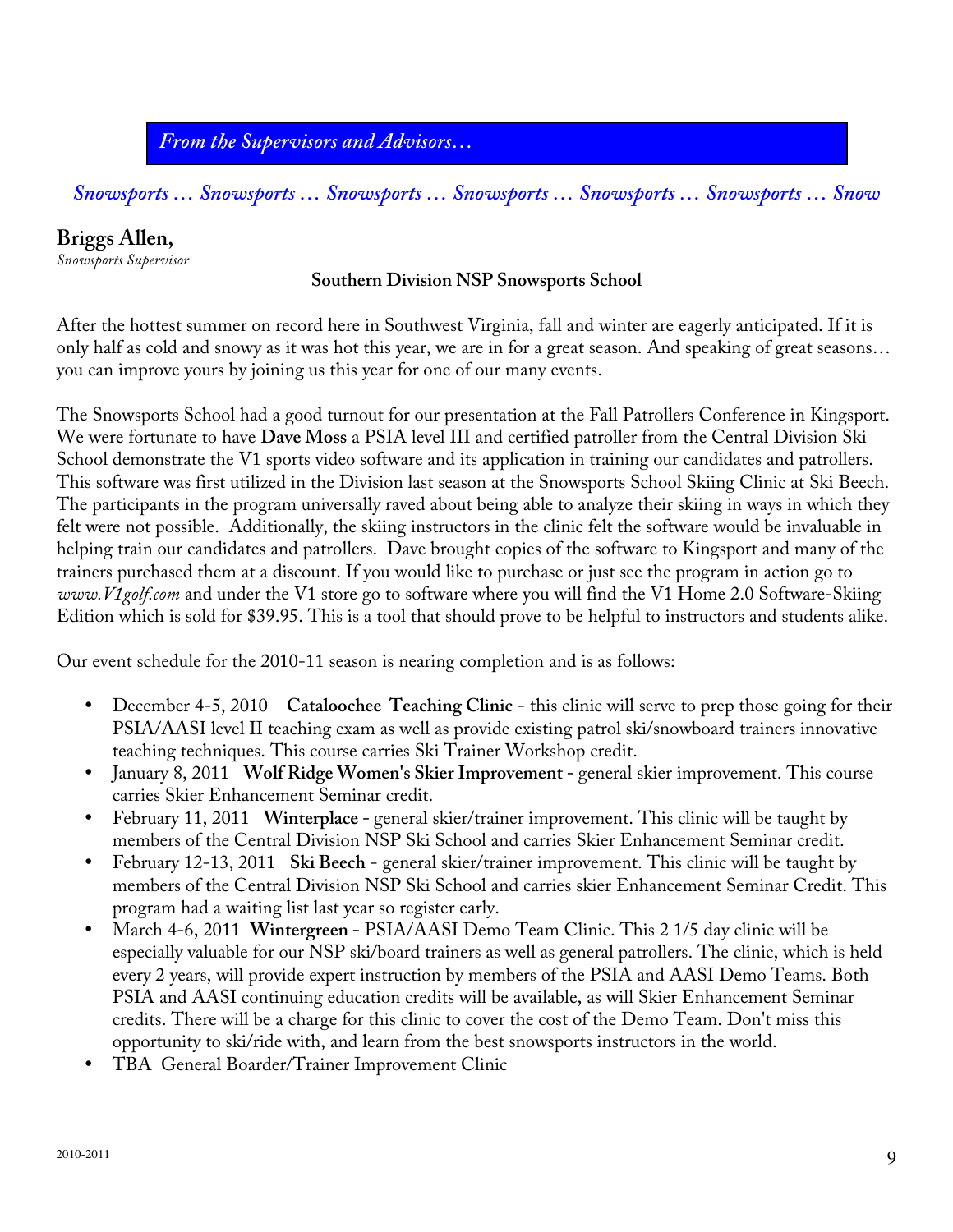All of our clinics will be taught by PSIA/AASI certified instructors and are registered with National. In many of the clinics video analysis will be used. All clinics (except the Demo Team clinic) are free and space is limited with registration being on a first-come first-served basis. Flyers regarding all of our programs will be mailed to patrol leaders for posting in patrol rooms. For additional information or to register contact me at Briggsaln@aol.com. Come join us just to improve your skiing/riding and snowsports teaching skills.

Now a reminder to all of the Patrol Leaders, again this year, the Southern Division will pay for your designated instructor's liability insurance. Please submit their name, NSP number and e-mail address to me by November 15, 2010. Additionally, if you are not your patrol's designated instructor and you are teaching or assisting teaching skiing or boarding this insurance is available to you for \$66 per season (just send your information and a check made out to the Southern Division NSP to me). This is highly recommended and a great value. Many of our patrols assist in paying part or all of premium, check with your Patrol Leader.

If you are active with your patrol in teaching candidates and/or patrollers and pass the PSIA/AASI Level II exam this season, the Southern Division will reimburse you for your exam fee. All you need to do is submit to me verification of passing.

We are fortunate that **Brandon Deane**, a PSIA level III instructor, from the Wintergreen Ski Patrol has volunteered to be the Snowsports School's technical director for this upcoming season. This position needed to be filled and Brandon graciously offered his services. THANKS!!!!! Additionally, if you are PSIA/AASI certified and would like to assist with our programs please let me know. We welcome your help. Finally, the upcoming ski season presents the perfect occasion to become involved with PSIA/AASI. These organizations offer clinics that lead to certification in becoming a ski/snowboard instructor. By becoming a certified instructor you will become a better, safer and efficient skier or snowboarder and have the confidence in knowing that the snowsports information you impart to candidates and other patrollers has a sound basis.

Becoming a certified instructor is a process of betterment that will take at least several years. Why not take the first step today. Contact me or any member of the Snowsports School to learn how to make this challenge become a reality. You are needed with this certification.

Until the snow falls, remember snowsports are simple turn right, turn left and repeat as necessary.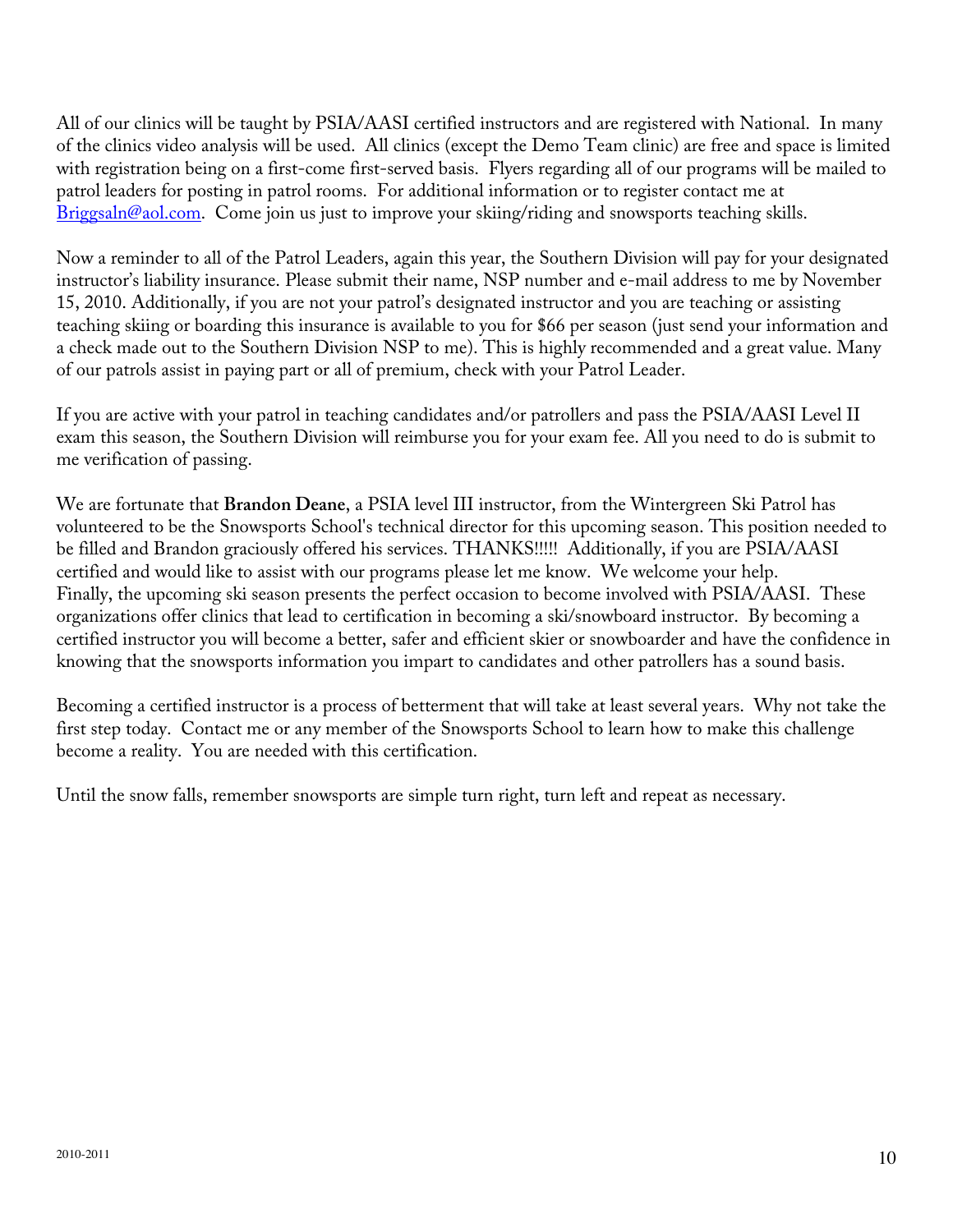# *Instructor Development…Instructor Development…Instructor Development*

#### **Teresa T. Stewart,**

*Instructor Development Supervisor*

The NSP Instructor Development course is an integral part of all the NSP Educational courses. This is a required step before the mentoring stage with an instructor within the specific discipline that you are becoming involved with (Outdoor Emergency Care, Toboggan and Ski, Mountain Travel and Rescue, Avalanche, Outdoor First Care, etc). This is also a *SENIOR ELECTIVE.*

There are a number of steps in the Instructor Development Program:

- Course Registered with NSP by the Instructor Development Instructor through their Regional IT.
- Course Completion Record is submitted to the Division Supervisor and NSP educational department.
- Instructor Application Form with each discipline the student is interested in becoming an instructor for (ie, OEC, MTR, S&T, etc) completed and sent to the Instructor Development Supervisor (IDS).
- Mentors are assigned by OR through the Division Supervisor for that discipline.
- Senior Candidate Application Form filled in as needed.  $\rightarrow$  remember- this is an elective for the Senior program.
- Southern Division ID Observation Form This is completed for each student in the course for each topic they taught and they are returned to - NOTE - some students may require more than two evaluations.

#### *Remember …..*

If the student is ONLY taking the course for a Senior Elective - (The IDS will need to know that AND the student will need the form for the Senior Candidate Application filled in)

Once the Student Application Forms have been submitted to the ID Supervisor – the ID Supervisor will copy and forward the form to the appropriate Educational Supervisor (OEC, S&T, MTR, etc) - then the Division Program Supervisor (DPS) for each discipline will assign the mentors for the mentoring phase. Once the DPS assigns the mentors and that phase is complete - that DPS will recommend that student for Instructor Status.

Interested students should look at the Division Calendar for registered courses in their Region and contact the Region Instructor Development contact or drop me an email at (stewart.teresa@gmail.com).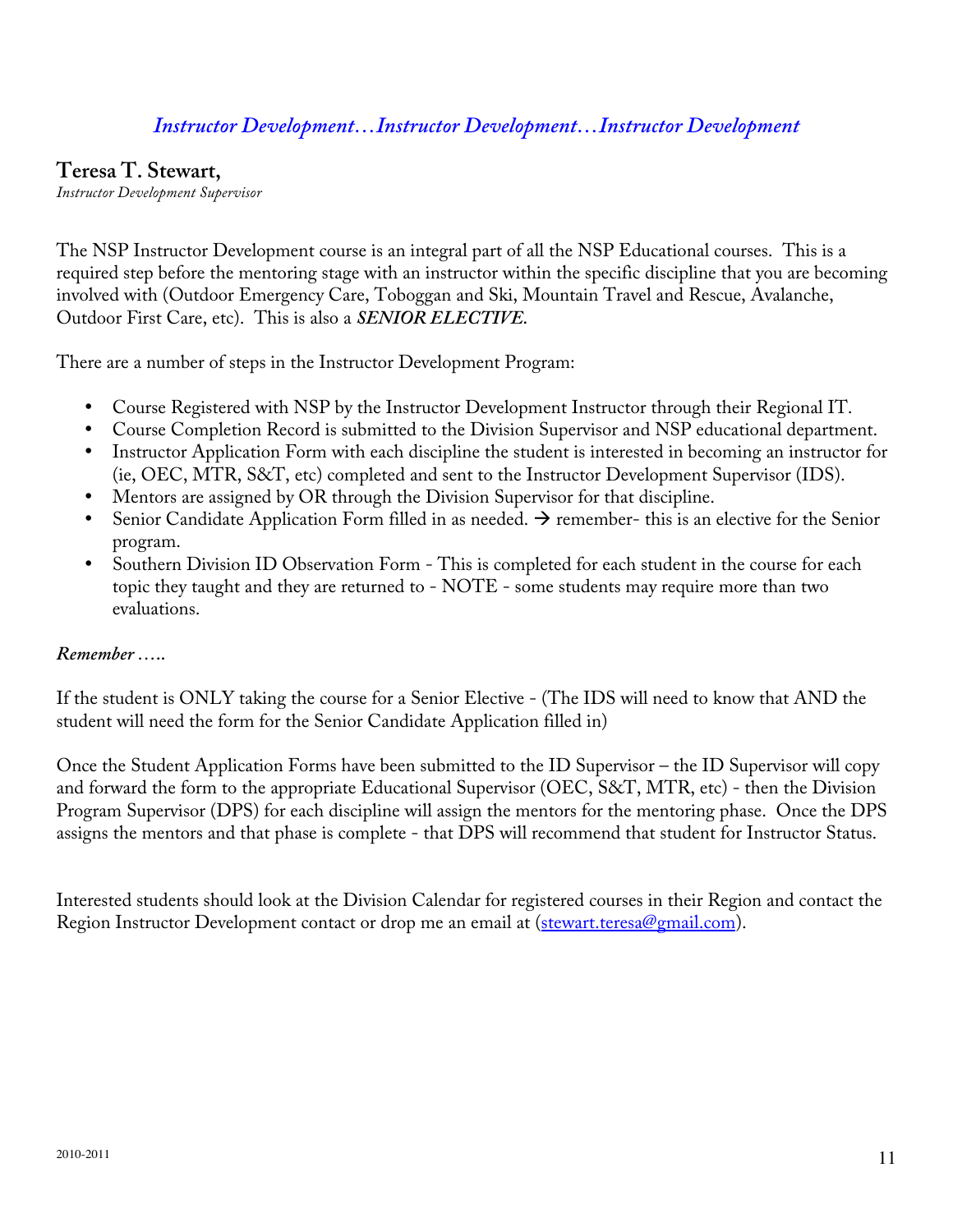# *Historian* **…** *Historian* **/Archivist …** *Historian* **/Archivist …** *Historian* **/Archivist**

#### **Fred Wessels,**

*Historian/Archivist*

#### **50 Years and Counting!!!!**



The 2010-2011 Ski season marks 50 years of Skiing in North Carolina. Over the years Ski areas have come and gone. In 1980, a little town in southwest NC was a hotbed of

Skiing activity. That little town was Highlands, NC. With 3 ski areas within 10 miles (Scaly Mountain, Sky Valley, and Sapphire Valley). Only Sapphire survives as a ski hill today. Sapphire Valley is also one of the oldest Ski area's in North Carolina. As usual, if anyone has pictures, I would love to have them.

# **Now for a little North Carolina Skiing Trivia.**

Match the Mountain with the year it opened. Here are the rules. Your reply must be mailed to me via snail mail. **Fred Wessels, 522 Jervey Rd., Tryon, NC 28782.** The earliest postmark with the correct answers wins two Dixie "Son of Sam" Splints. In case of a Tie, the person with the correct answers to the Tiebreaker wins. So … print this page and either draw a line connecting the mountain to the year it opened OR in the open column next to the mountain – write in the year that mountain opened.

| Scaly Mountain         | 1962 |
|------------------------|------|
| Seven Devils           | 1961 |
| Hounds Ears            | 1969 |
| Blowing Rock Ski Lodge | 1966 |
| Wolf Laurel            | 1980 |
| <b>Beech Mountain</b>  | 1964 |
| Sugar Mountain         | 1970 |
| Mill Ridge             | 1964 |
| Cataloochee            | 1967 |
| Sapphire Valley        | 1969 |

#### **Tiebreaker #1**

If you purchased stock in Blowing Rock Ski Lodge when it was issued, what was your price per share?  $\quad$ 

#### **Tiebreaker #2**

Doc Brigham was born it which State?

Fred southerndivisionhistory@gmail.com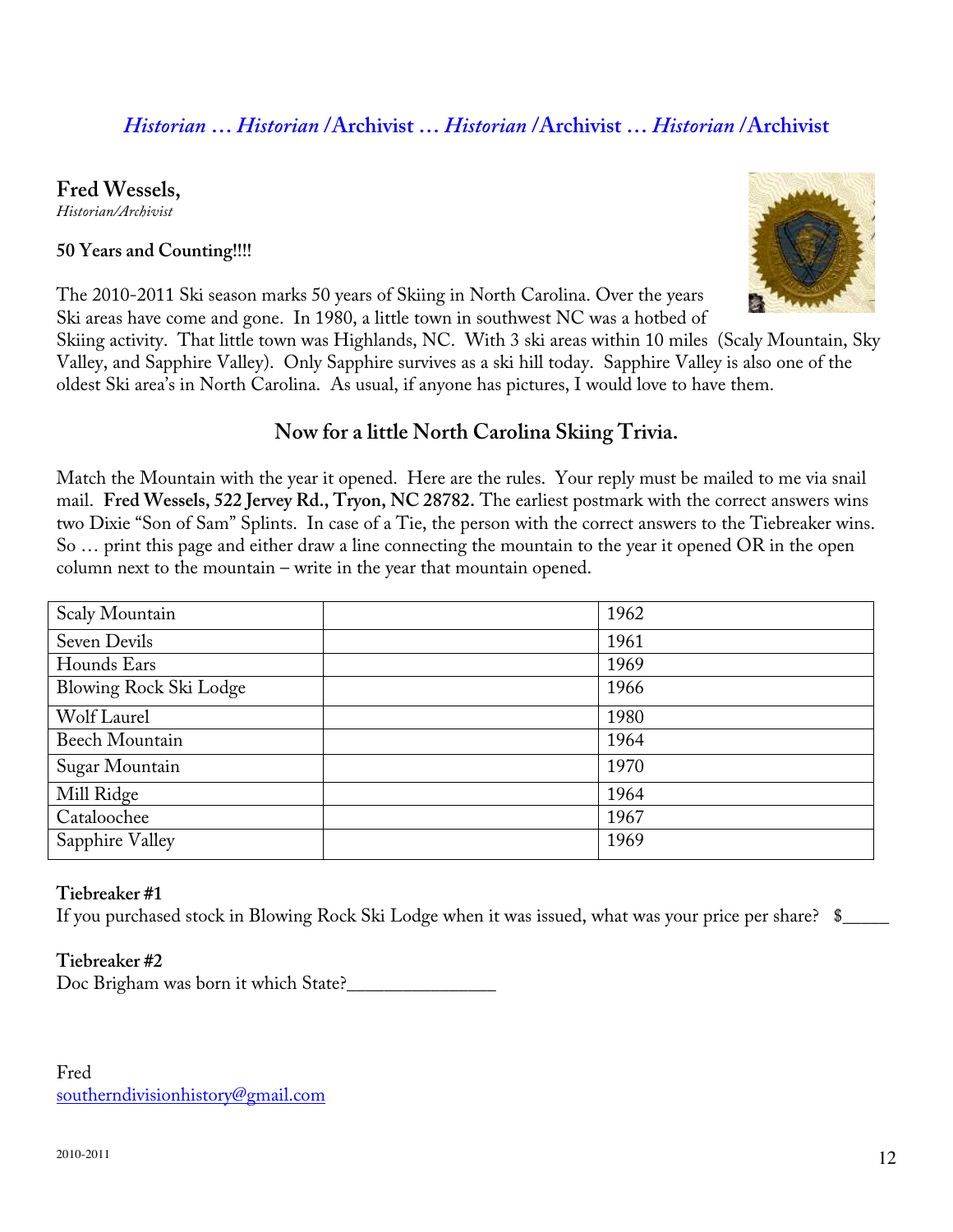# *Division Elections* **…** *Division Elections … Division Elections … Division Elections … Division*

**Lee T. Wittmann,** 

*Election Coordinator* **National Ski Patrol Southern Division**  2010 Division Director Election Procedure & Schedule

**December 1, 2010 is the deadline for the submission of nominee for the office of Southern Division Director. The election will be held in accordance with the Southern Division By Laws, Article V. Election or Appointment of Officers. All nominations will be acknowledged with an e-mail from the Election Coordinator. It is strongly suggested that the correspondence be followed up if you don't receive an acknowledgement in a reasonable amount of time.** 

**Any questions or concerns should be address to Lee T. Wittmann Election Coordinator.** 

**December 1, 2010 Deadline for submitting nominations**  Required: Signed acceptance of nominee One page resume Candidate's one page platform (optional)

Information will be forwarded to Southern Cross editor for inclusion in January/Mid-winter issue and to Internet Communications Supervisor for posting on web site. It is recommended that the candidate verify that the editor of the Southern Cross and the Internet Communications Supervisor has received their articles.

**December 15, 2010** Deadline for eligibility determination. Ineligible candidates have seven days to appeal to the PAST Division Director.

**December 22, 2010** Election Coordinator submits slate to National Chair for review. Any concerns of Chair are due by January 1.

**February 1, 2011** Ballots, resumes & platforms will be sent to all Patrol Representatives of record.

#### **February 21, 2011 Deadline for the receipt of ballots in hand of election coordinator**.

#### **March 1, 2011** Election Coordinator will announce results of the election.

Any concerns or procedural questions should be addressed to the Election Coordinator.

**Lee T. Wittmann** - Election Coordinator 102 Rainbow's End Beech Mountain, NC 28604 828.387.3505 Fax 828.387.3505 lwittmann@skybest.com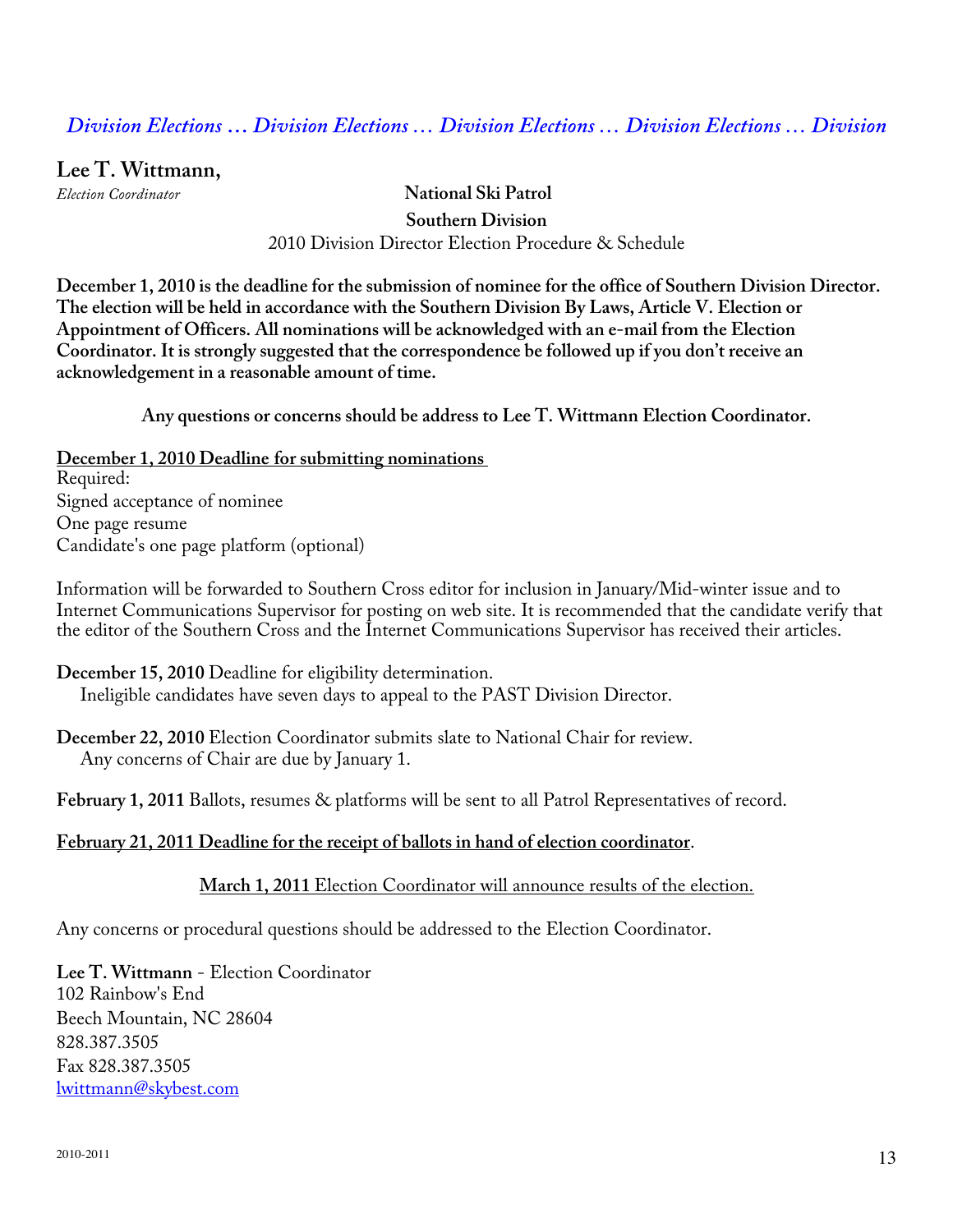# *Senior Program … Senior Program … Senior Program … Senior Program … Senior Program*

#### **Hugh Jernigan,**

*Southern Division Senior Program*

# **Take Advantage of the Senior Program!**

Would you like to improve your skiing/ boarding technique, or learn to more efficiently manage a serious/multi-patient accident scene?? How about learning outdoor survival techniques, improving your teaching and information presentation skills, or being able to identify a potential serious avalanche danger when skiing in the Rocky Mountains? And for paid patrollers, how about making a little more money? Most of us would consider this to be a no-brainer!

Entering the Senior Program and becoming a Senior Patroller can take advantages of these opportunities and is a great way to make us all more effective and well-rounded patrollers. You can receive world class instruction in the OEC Emergency Management Clinics, and Skiing/Boarding/Toboggan Clinics offered as part of the Senior Program.

The requirement of obtaining 3 electives as part of the Senior Program offers many possibilities. I have often utilized skills from a Mountain Travel and Rescue class attended years ago. I constantly use the teaching and information presentation skills learned from the Instructor Development Class. Several patrollers have mentioned to me how often they use techniques from the Instructor Development Class in their work environment. When skiing "off –trail" at large ski resorts out west or out of the country, I know to stay away from certain high danger areas from information obtained from the Basic Avalanche Class.

The *NSP- Policy and Procedures Manuel Chapter 17.3, Senior Program* defines available Senior Electives. Some examples of potential Senior Program Electives are listed below:

- 1. Instructor Development Class completion.
- 2. Southern Division Leadership Course completion (new).
- 3. Mountain Travel and Rescue Class completion.
- 4. Ski Enhancement Seminar.
- 5. Avalanche Level 1 Class completion (Basic Avalanche).
- 6. Avalanche Level 2 Class completion (Advanced Avalanche).
- 7. Patroller Seminar (formerly NSP Powderfall).
- 8. CPR Instructor certification.
- 9. Patroller Enrichment Seminar Class completion.
- 10. PSIA level 2 or 3 Seminar.
- 11. AED Instructor Course completion.
- 12. Toboggan Enhancement Seminar.
- 13. OEC Enhancement Seminar--2 elements.
- 14. Toboggan Instructor Appointment (Transportation).
- 15. OEC Instructor Appointment.
- 16. OEC IT Appointment.
- 17. Mountain Travel and Rescue Instructor Appointment.
- 18. Instructor Development Course Instructor Appointment.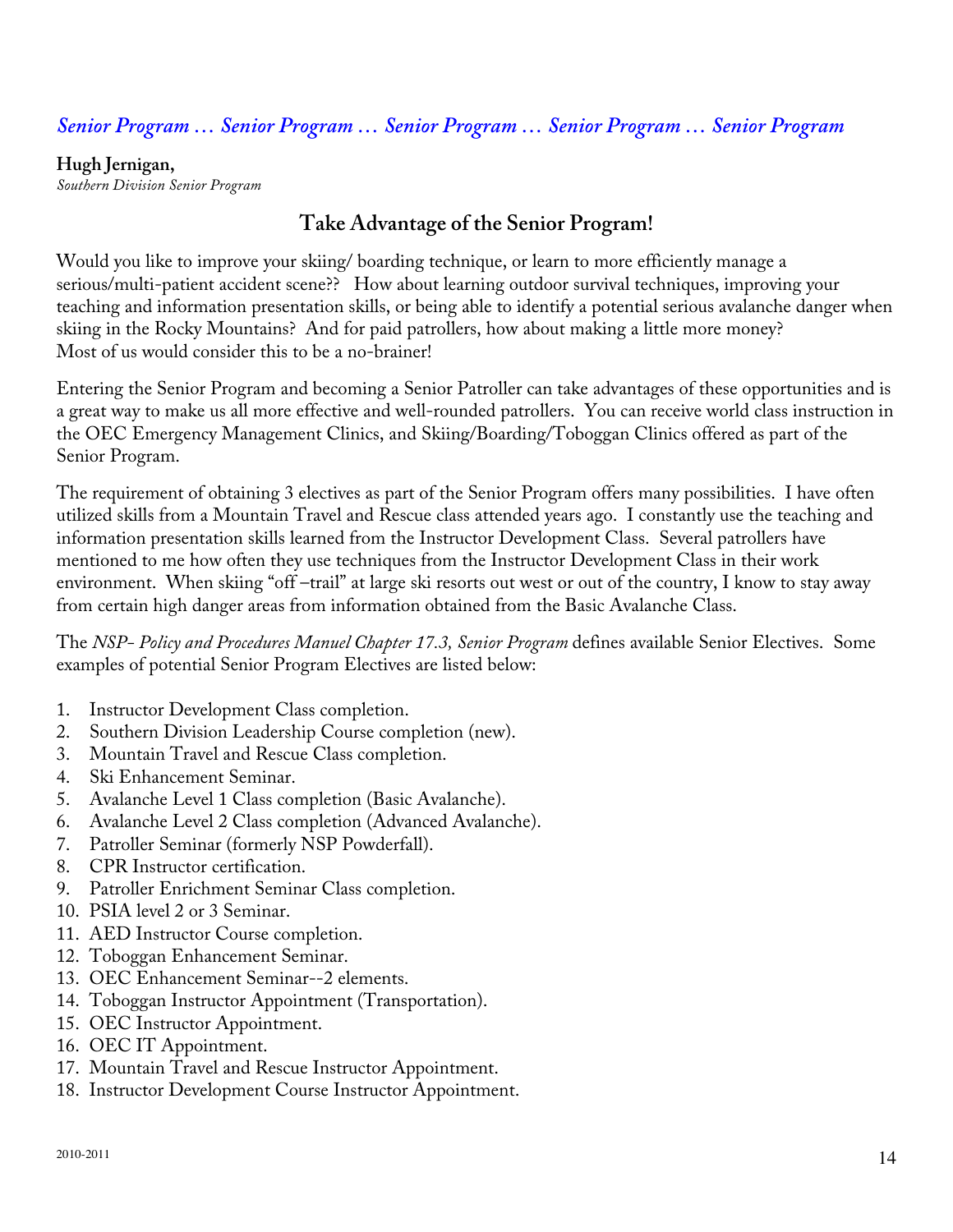The Senior Program is active in all regions of the Southern Division. The Blue Ridge Region had an especially outstanding year this past season with the graduation of **8 new Senior Patrollers** (see Jon Hale's article in this issue). Congratulations to all!!

Senior Clinics and Evaluations have, or are being scheduled, for all the regions for the upcoming year. For more information you may contact your Regional Senior Coordinator, Region Director, or Patrol Director/Representative as listed on the Southern Division web site.



#### **So take advantage of the opportunity!!!**

Evaluator and Candidate Briefing: February 21, 2010; Dixie Region Senior S & T Evaluation, Ober Gatlinburg, TN *(photo submitted by Hugh Jernigan)*